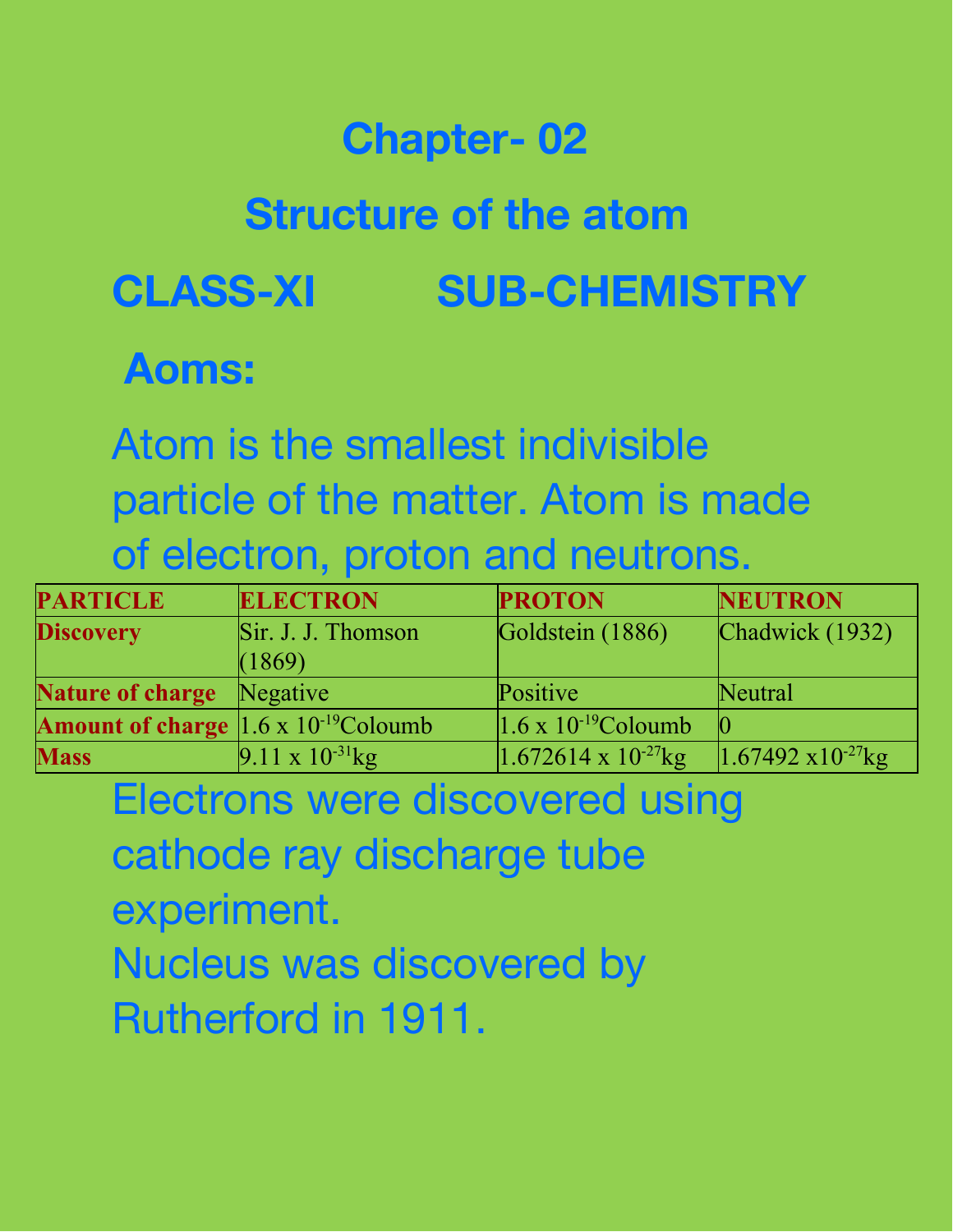Cathode ray discharge tube experiment: A cathode ray discharge tube made of glass is taken with two electrodes. At very low pressure and high voltage, current starts flowing through a stream of particles moving in the tube from cathode to anode. These rays were called cathode rays. When a perforated anode was taken, the cathode rays struck the other end of the glass tube at the fluorescent coating and a bright spot on the coating was developed

## **Results of Rutherford experiments:**

a. Cathode rays consist of negatively charged electrons.

b. Cathode rays themselves are not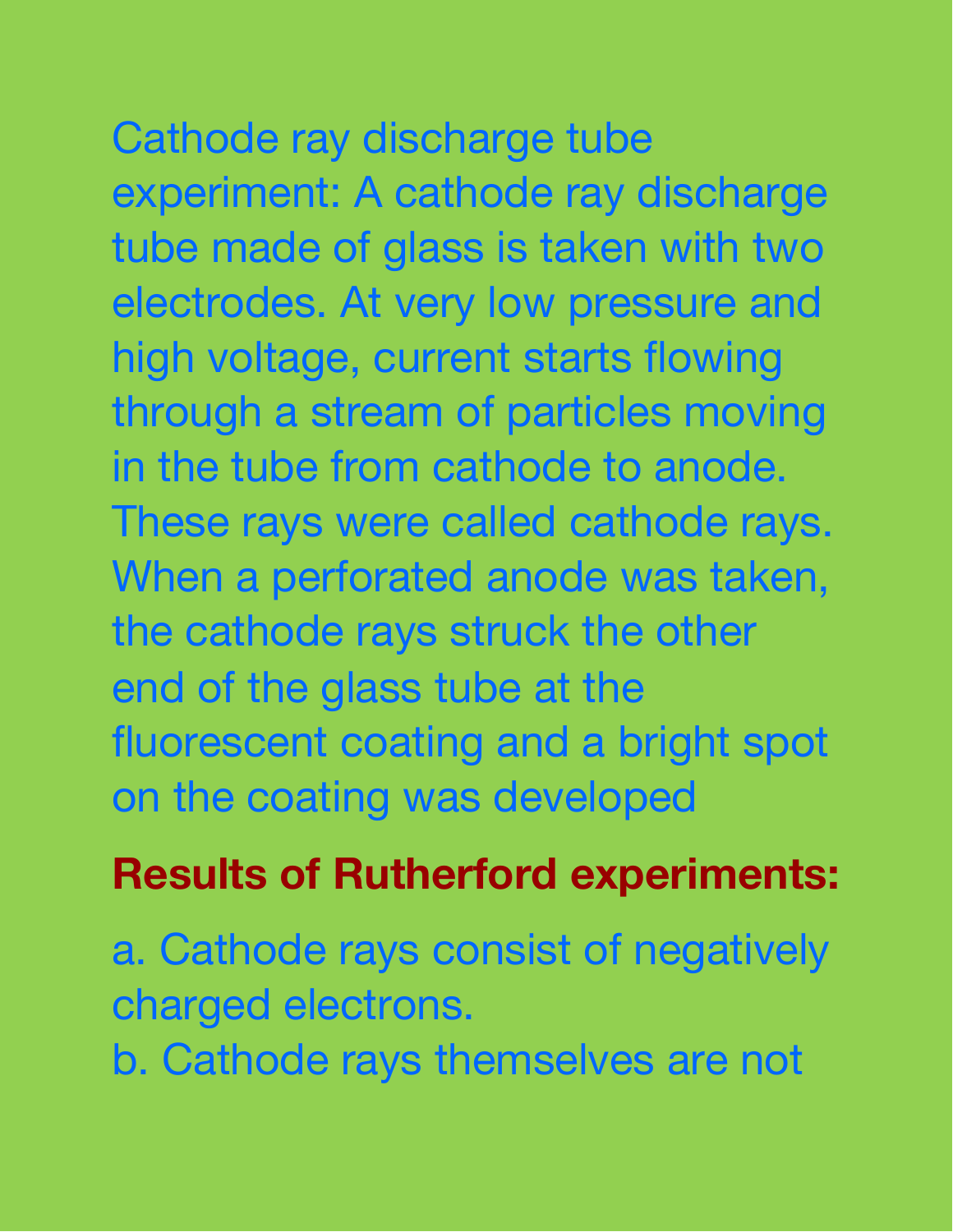visible but their behavior can be observed with help of fluorescent or phosphorescent materials.

c. In absence of electrical or magnetic field cathode rays travel in straight line. In presence of electrical or magnetic field, behaviour of cathode rays is similar to that shown by electrons

e. The characteristics of the cathode rays do not depend upon the material of the electrodes and the nature of the gas present in the cathode ray tube.

Charge to mass ratio of an electron was determined by Thomson. The charge to mass ratio of an electron as 1.758820 x 10<sup>11</sup> C kg<sup>-1</sup>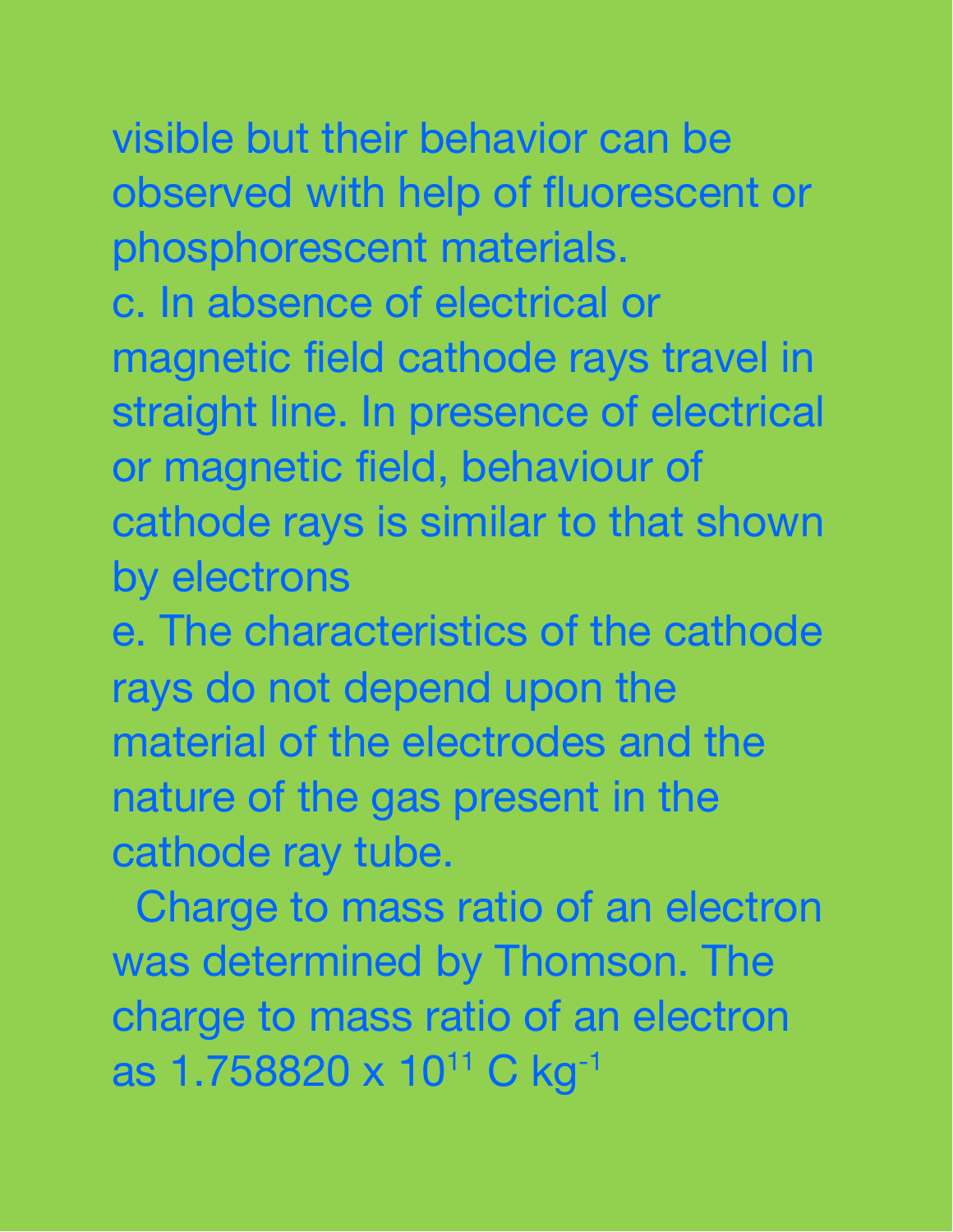Charge on an electron was determined by R A Millikan by using an oil drop experiment. The value of the charge on an electron is  $-1.6 \times 10^{-19}$ C.

The mass on an electron was determined by combining the results of Thomson's experiment and Millikan's oil drop experiment. The mass of an electron was determined to be 9.1094 x 10<sup>-31</sup>kg.

#### **Discovery of protons and canal rays:**

Modified cathode ray tube experiment was carried out which led to the discovery of protons.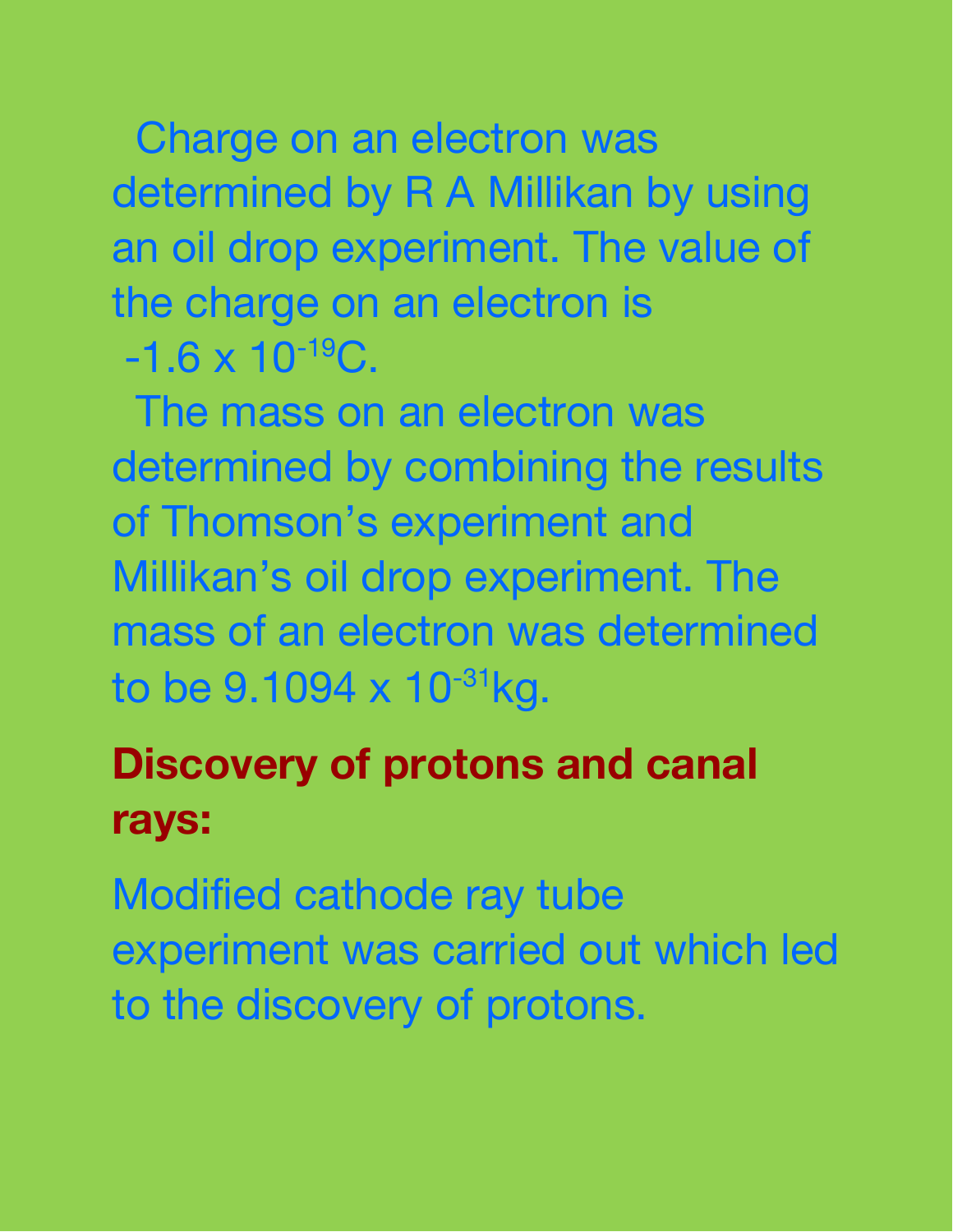# **Characteristics of positively charged particles:**

a. Charge to mass ratio of particles depends on gas from which these originated.

b.The positively charged particles depend upon the nature of gas present in the cathode ray discharge tube

c. Some of the positively charged particles carry a multiple of fundamental of electrical charge. d. Behaviour of positively charged particles in electrical or magnetic field is opposite to that observed for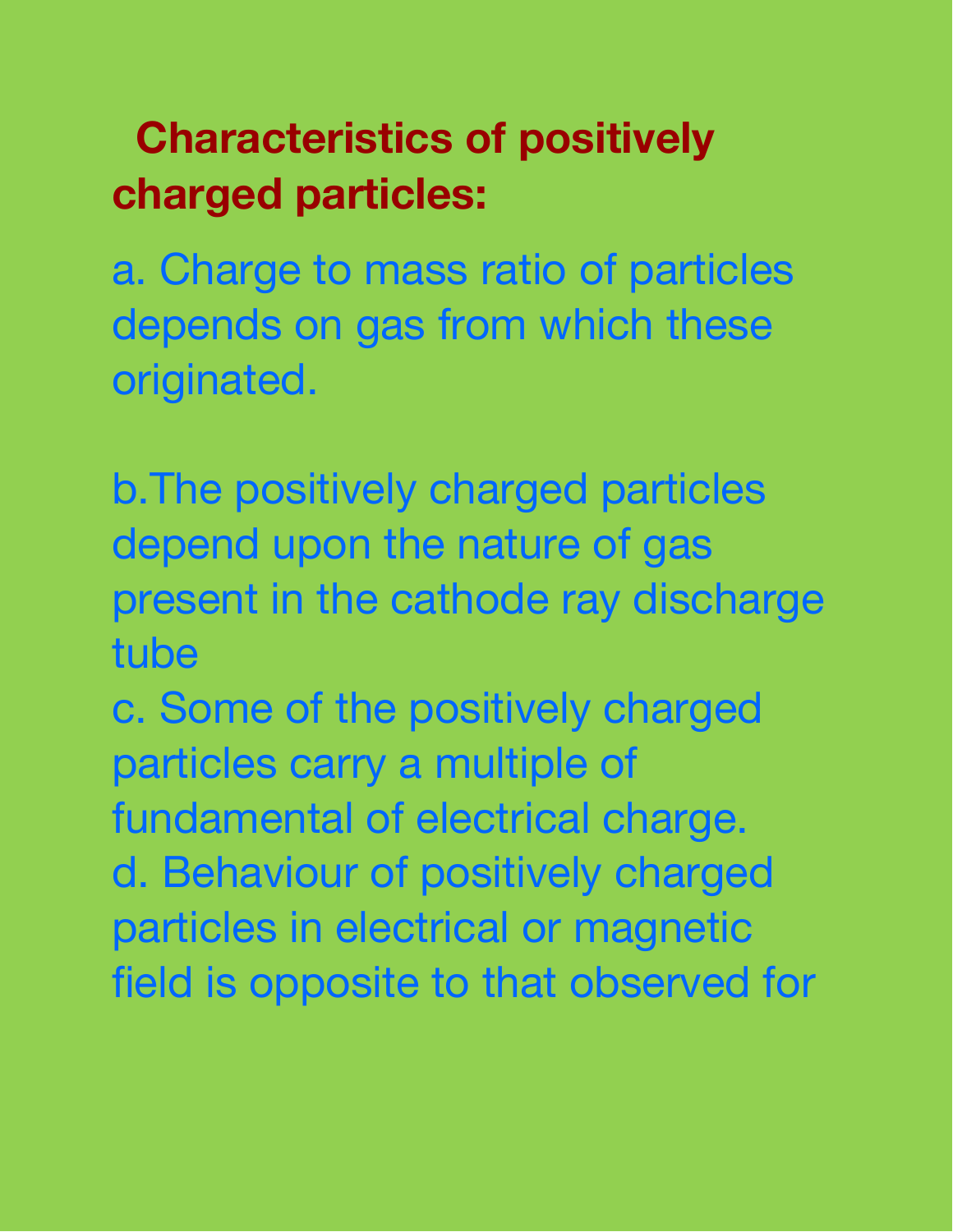cathode rays

**Neutrons** were discovered by James Chadwick by bombarding a thin sheet of beryllium by αparticles. They are electrically neutral particles having a mass slightly greater than that of the protons.

**Atomic number (Z) :** the number of protons present in the nucleus(Moseley1913).

**Mass Number (A) :**Sum of the number of protons and neutrons present in the nucleus.

**Thomson model of an atom:**

This model proposed that atom is considered as a uniform positively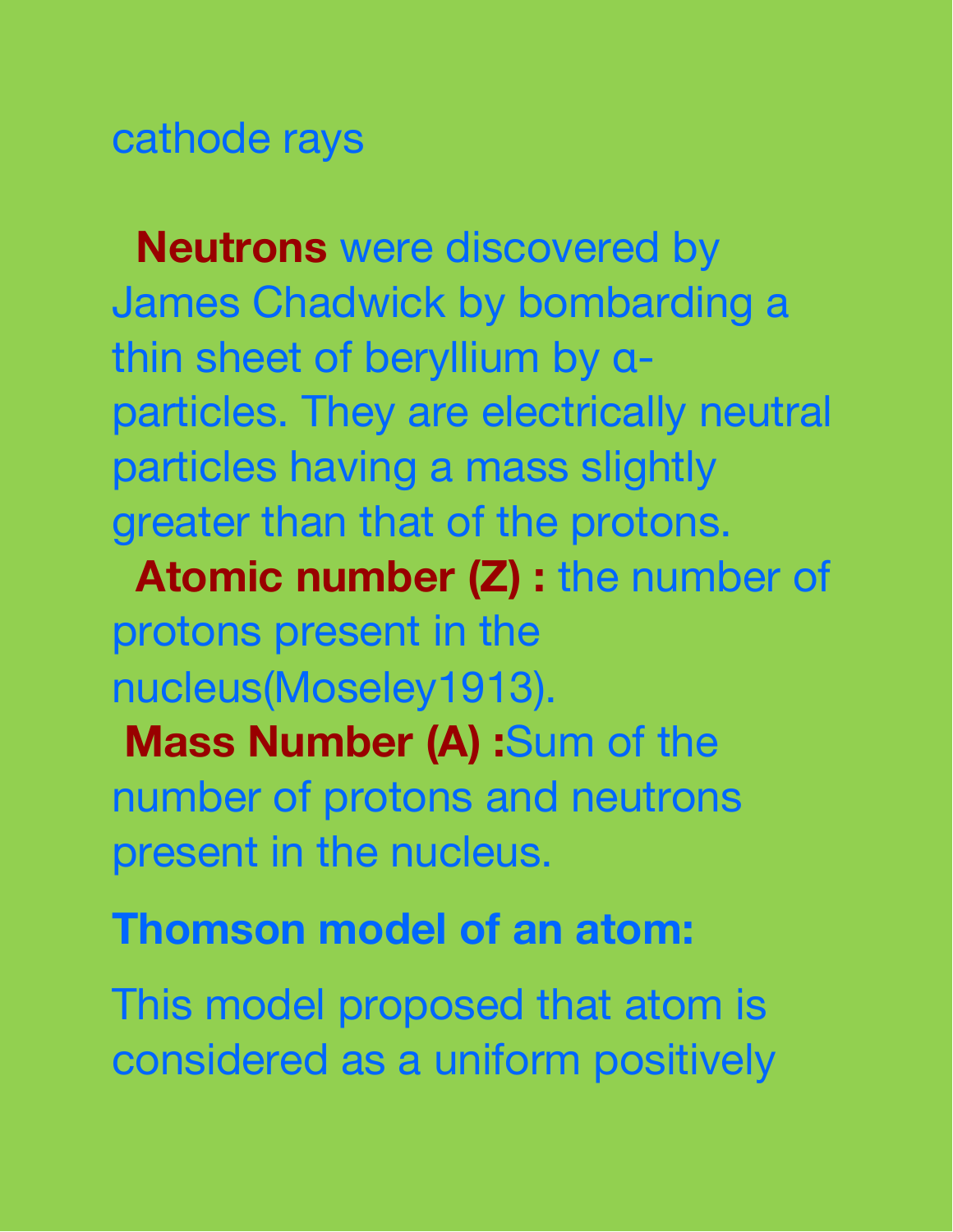charged sphere and electrons are embedded in it. An important feature of Thomson model of an atom was that mass of atom is considered to be evenly spread over the atom.Thomson model of atom is also called as Plum pudding, raisin pudding or watermelon model Thomson model of atom was discarded because it could not explain certain experimental results like the scattering of α- particles by thin metal foils.

**Observations from α- particles scattering experiment by Rutherford:**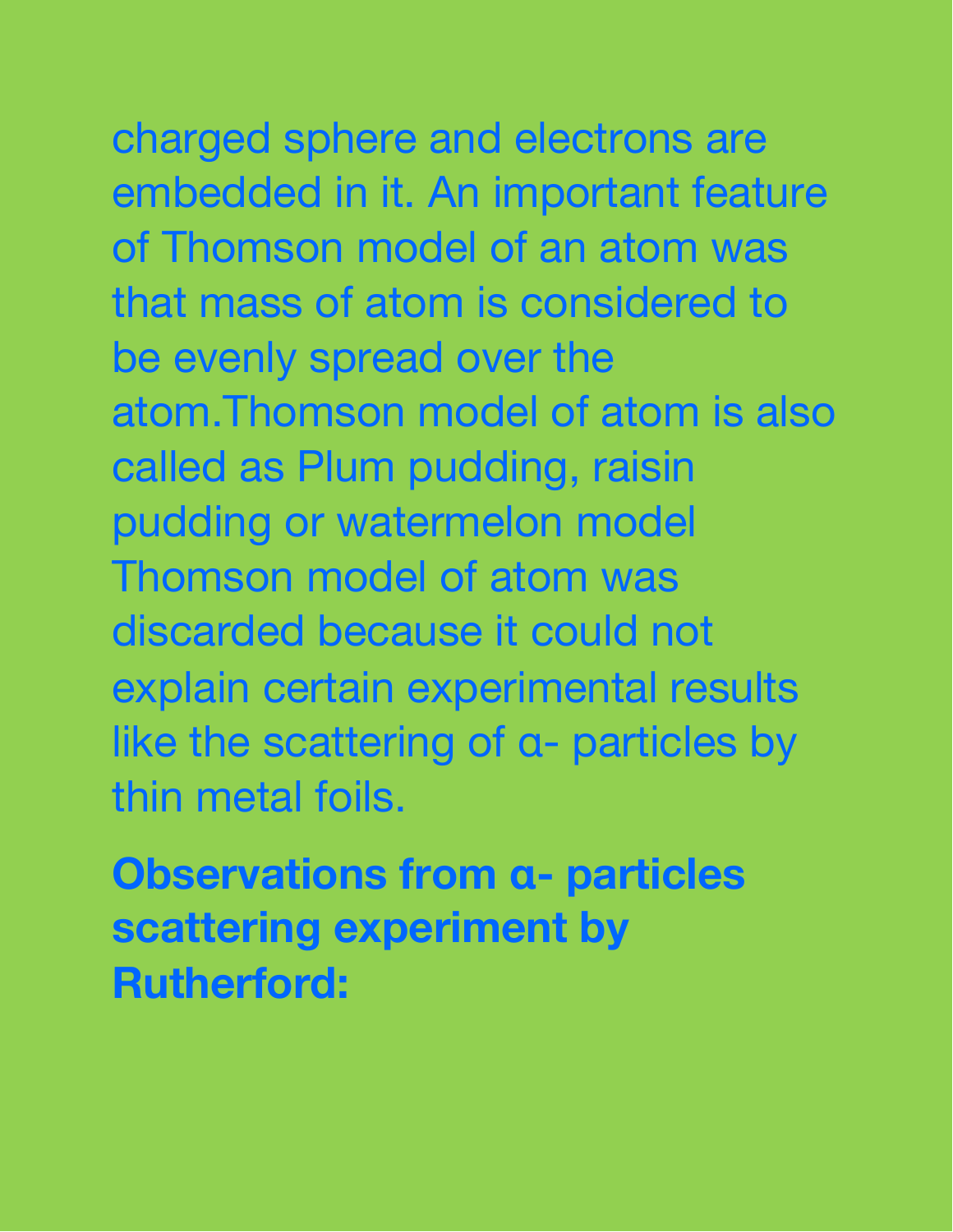a. Most of the α- particles passed through gold foil un deflected b. A small fraction of α- particles got deflected through small angles c. Very few α- particles did not pass through foil but suffered large deflection nearly180°

# **Conclusions Rutherford drew from α- particles scattering experiment:**

a. Since most of the α-particles passed through foil undeflected, it means most of the space in atom is empty

b. Since some of the α-particles are deflected to certain angles, it means that there is positively mass present in atom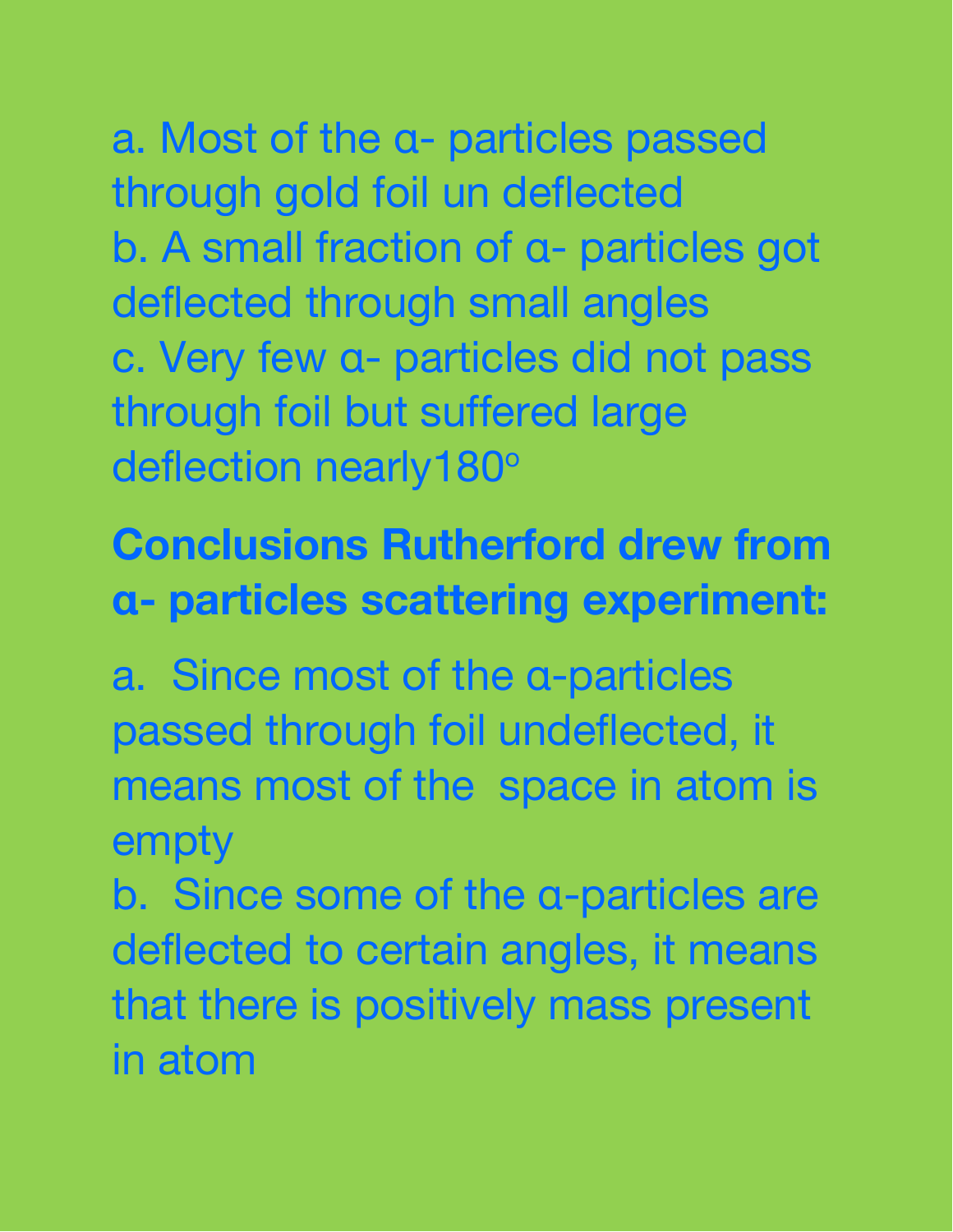c. Since only some of the α-particles suffered large deflections, the positively charged mass must be occupying very small space d. Strong deflections or even bouncing back of α-particles from

metal foil were due to direct collision with positively charged mass in atom

### **Rutherford's model of atom :**

This model explained that atom consists of nucleus which is concentrated in a very small volume. The nucleus comprises of protons and neutrons. The electrons revolve around the nucleus in fixed orbits. Electrons and nucleus are held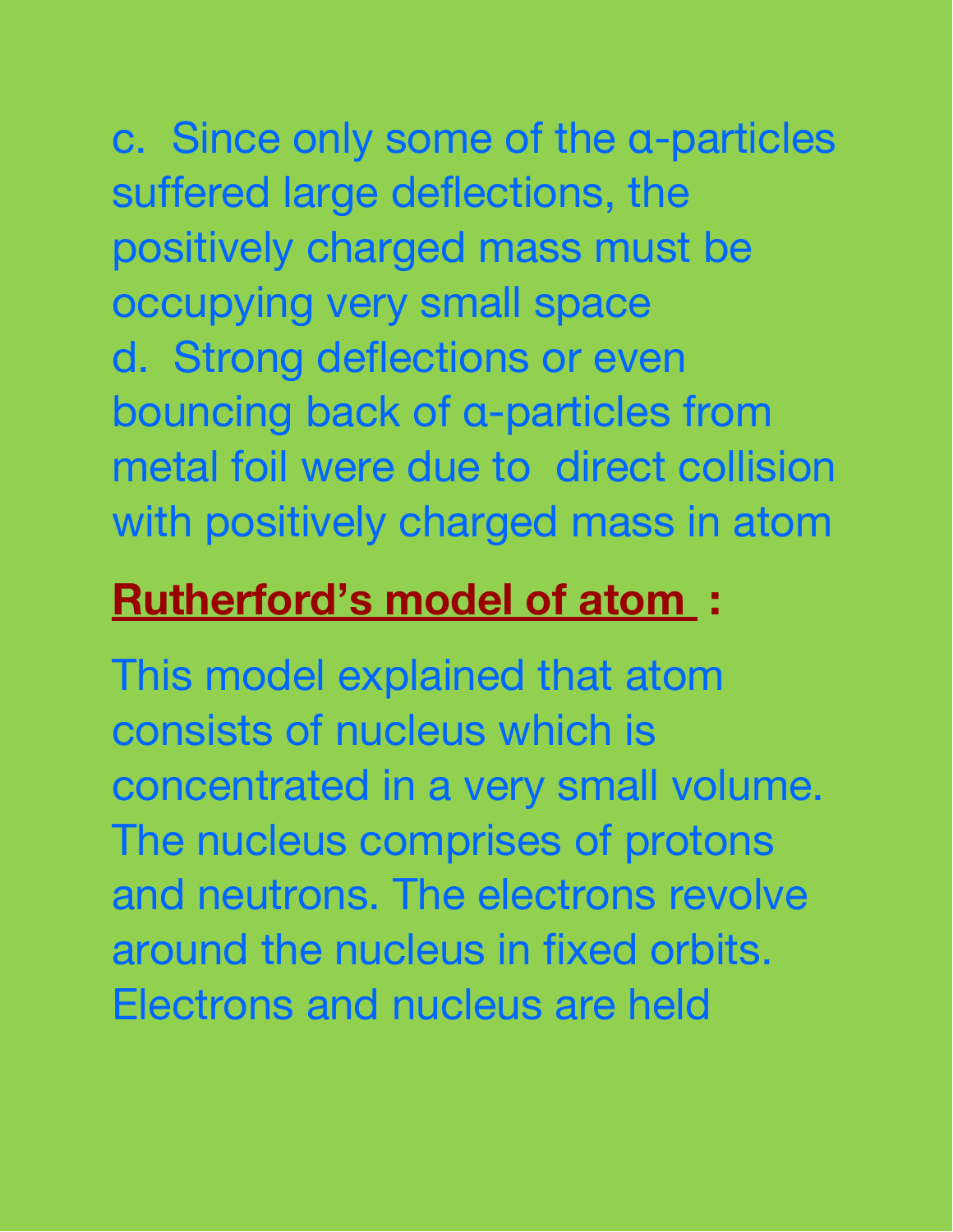together by electrostatic forces of attraction.

## **Drawbacks of Rutherford's model of atom :**

a. According to Rutherford's model of atom, electrons which are negatively charged particles revolve around the nucleus in fixed orbits. Thus, b. The electrons undergo acceleration. According to electromagnetic theory of Maxwell, a charged particle undergoing acceleration should emit electromagnetic radiation.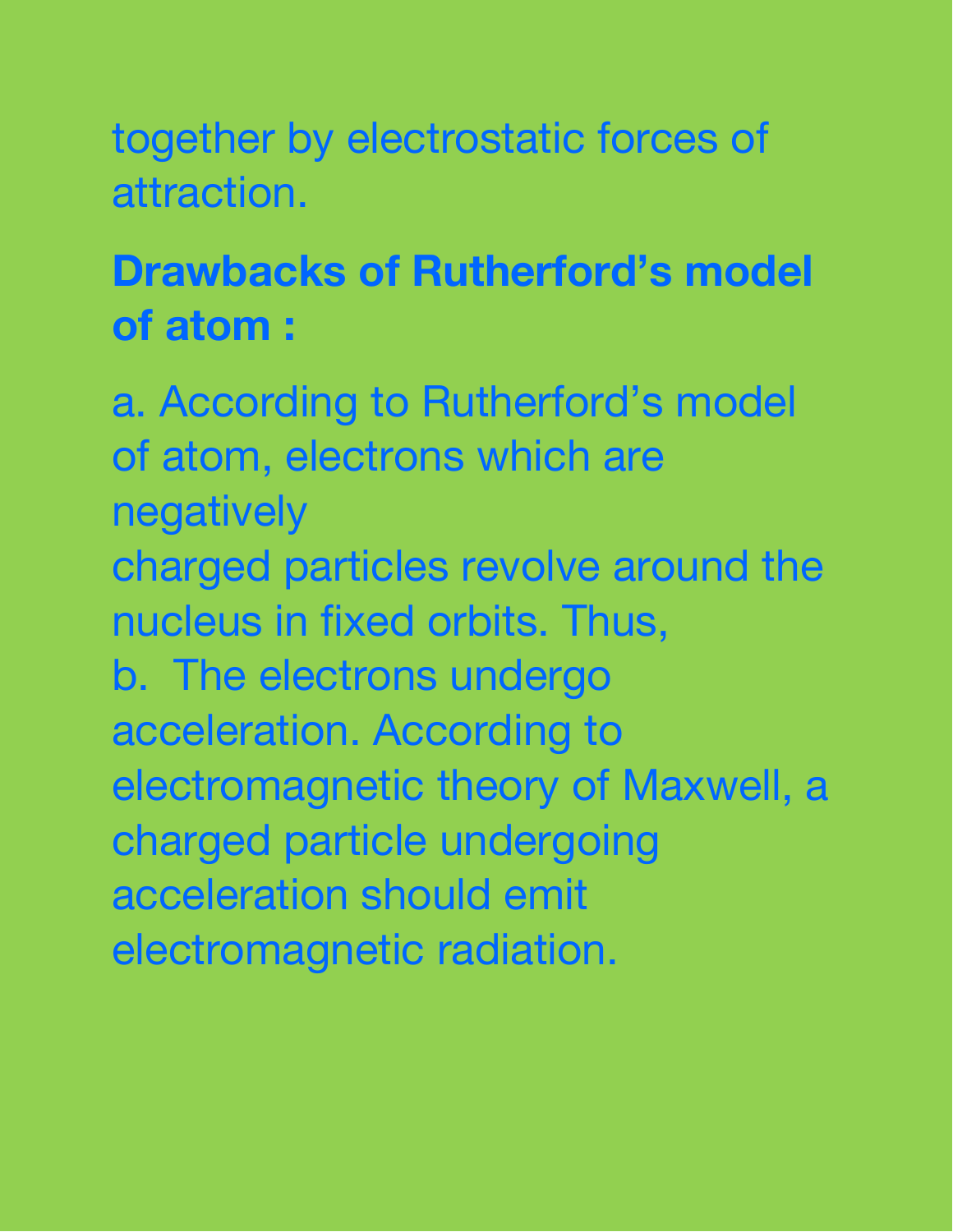Thus, an electron in an orbit should emit radiation. Thus, the orbit should shrink. But this does not happen c.The model does not give any information about how electrons are distributed around nucleus and what are energies of these electrons

**Isotopes:** These are the atoms of the same element having the same atomic number but different mass number.e g  ${}_{1}\mathsf{H}^{1}, {}_{1}\mathsf{H}^{2}, {}_{1}\mathsf{H}^{3}$ 

**Isobars:** Isobars are the atoms of different elements having the same mass number but different atomic number.e g  $_{18}$ Ar $^{40}$  ,  $_{20}$ Ca $^{40}$ 

**Isoelectronic species**: These are those species which have the same number of electrons.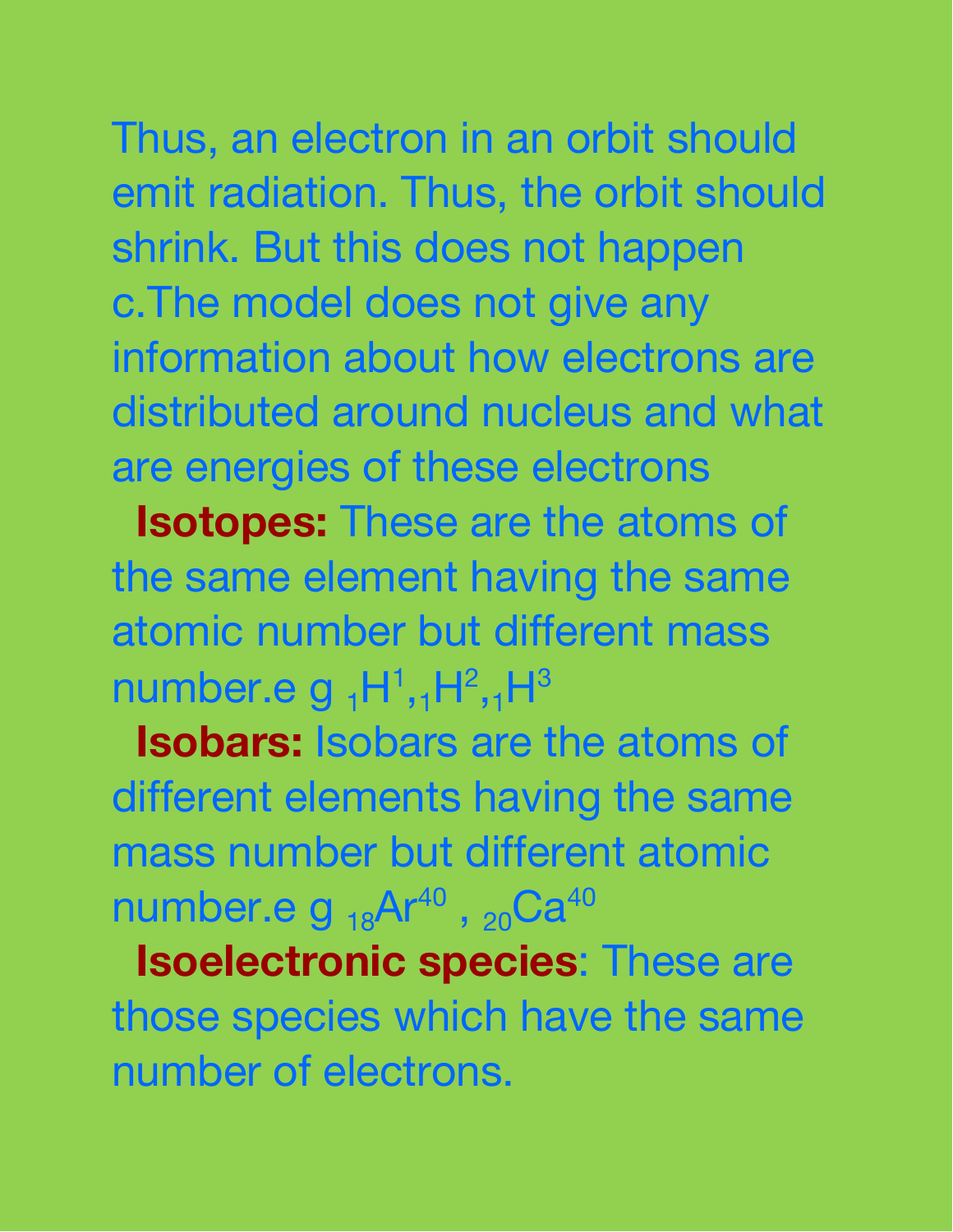# **Electromagnetic radiations:**

The radiations which are associated with electrical and magnetic fields are called electromagnetic radiations. When an electrically charged particle moves under acceleration, alternating electrical and magnetic fields are produced and transmitted. These fields are transmitted in the form of waves. These waves are called electromagnetic waves or electromagnetic radiations.

### **Properties of electromagnetic radiations:**

a. Oscillating electric and magnetic field are produced by oscillating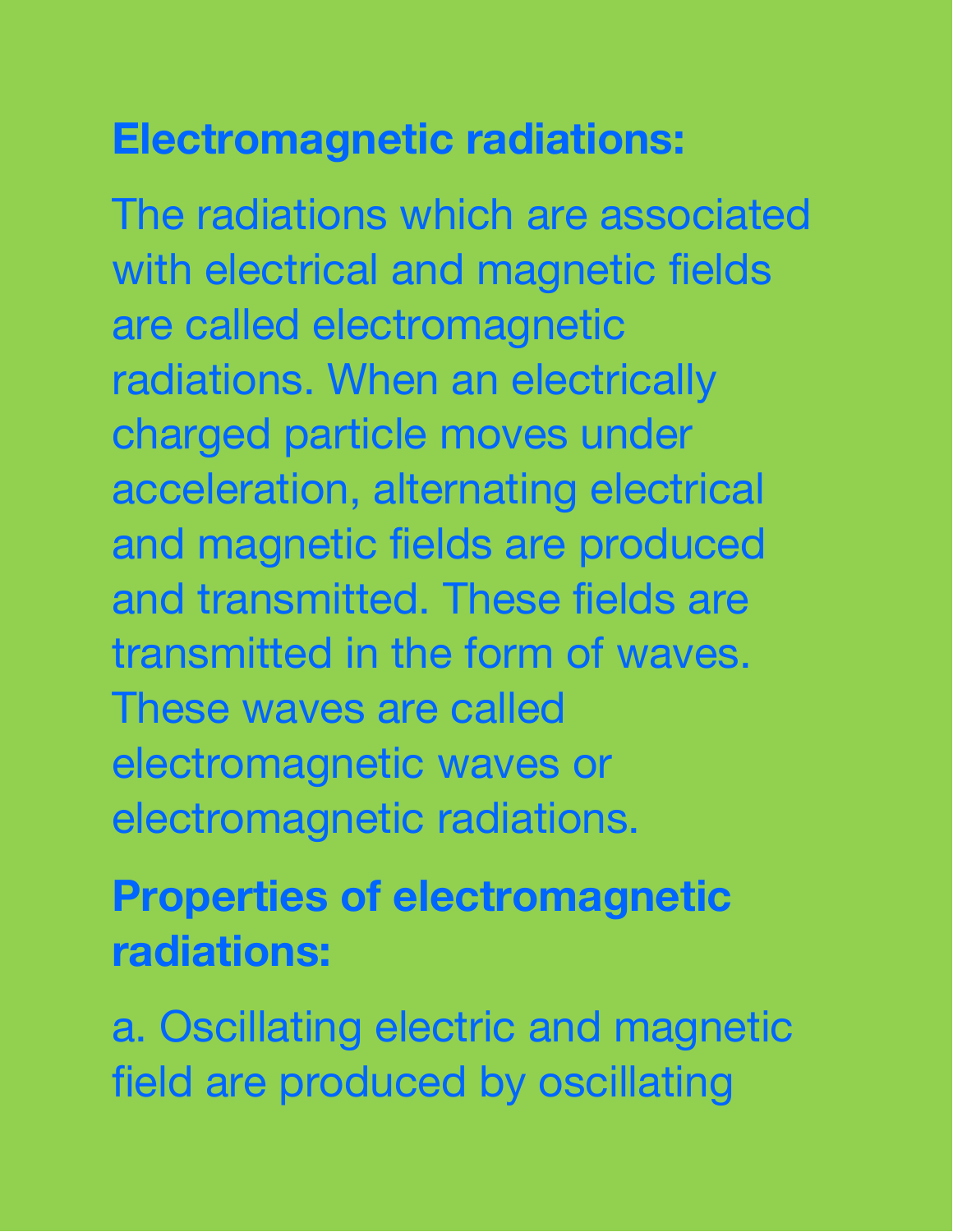charged particles. These fields are

perpendicular to each other and both are perpendicular to the direction of propagation of the wave. b. They do not need a medium to travel. That means they can even travel in vacuum.

**Characteristics of electromagnetic radiations:**

a. **Wavelength:** It may be defined as the distance between two neighbouring crests or troughs of wave as shown. It is denoted by λ. b. **Frequency (ν):** It may be defined as the number of waves which pass through a particular point in one second.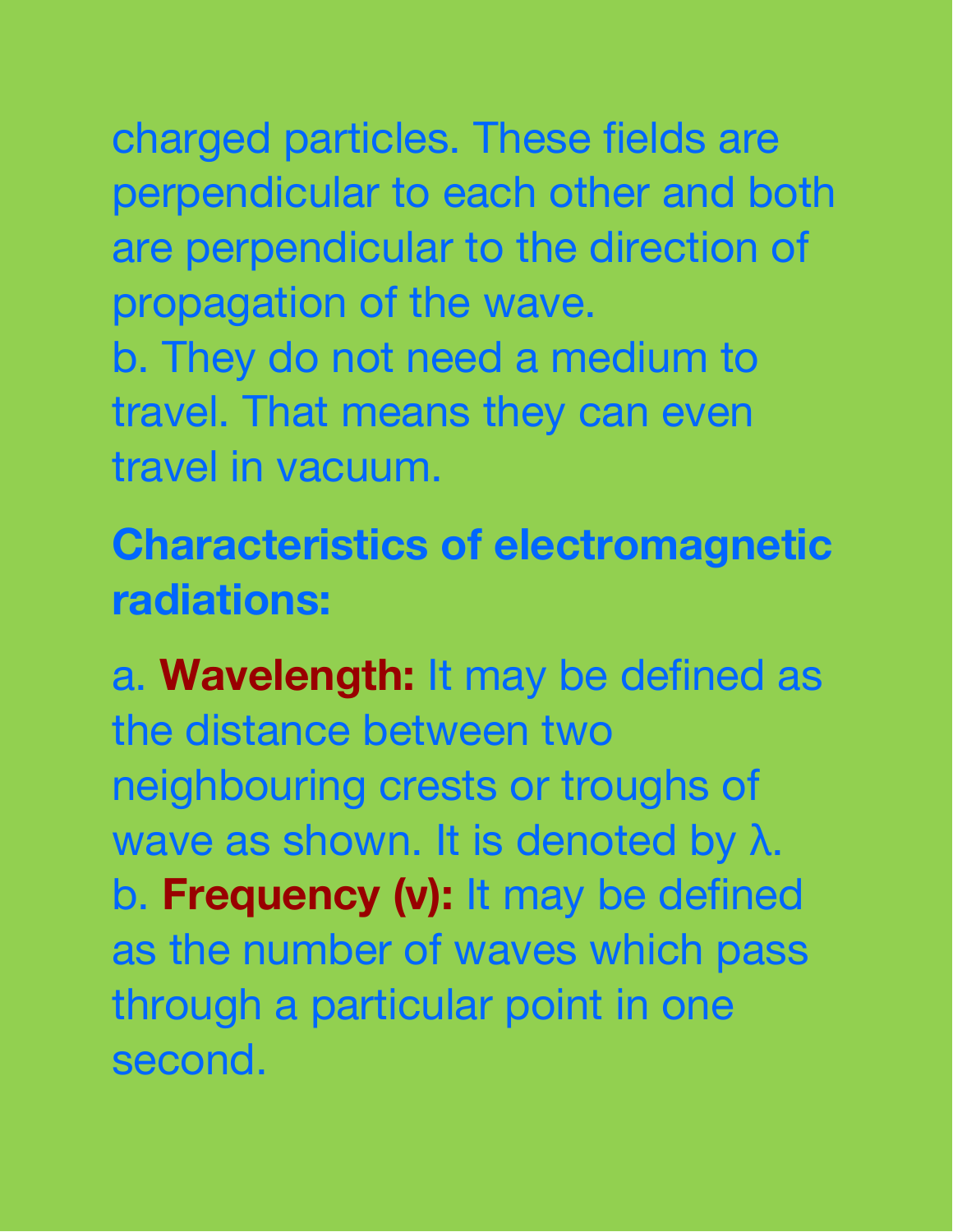c. **Velocity (v):** It is defined as the distance travelled by a wave in one second. In vacuum all types of electromagnetic radiations travel with the same velocity. Its value is 3  $\times$ 10 $^{8}$ m sec $^{-1}$ . It is denoted by v d. Wave number: The reciprocal of wavelength is known as wave number.

### **Planck's Quantum Theory-**

The radiant energy is emitted or absorbed not continuously but discontinuously in the form of small discrete packets of energy called 'quantum'. In case of light , the quantum of energy is called a 'photon'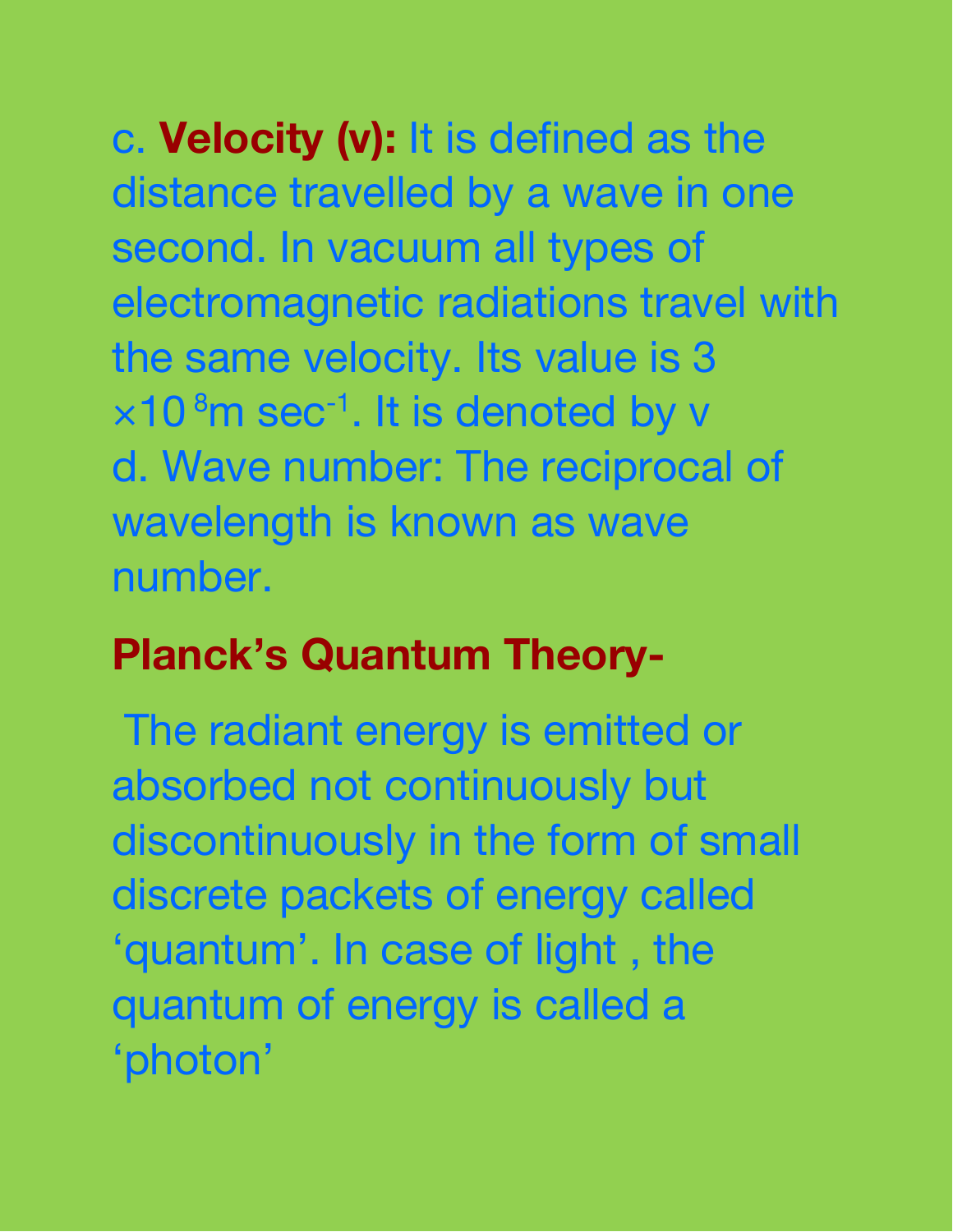The energy of each quantum is directly proportional to the frequency of the radiation, i.e. E α v or E= hv where  $h =$  Planck's constant = 6.626  $\times$  10<sup>-27</sup> Js

Energy is always emitted or absorbed as integral multiple of this uantum.  $E=nhv$  Where  $n=1,2,3,4,......$ **Black body**: An ideal body, which emits and absorbs all frequencies, is called a black body. The radiation emitted by such a body is called black body radiation.

# **Photoelectric effect:**

The phenomenon of ejection of electrons from the surface of metal when light of suitable frequency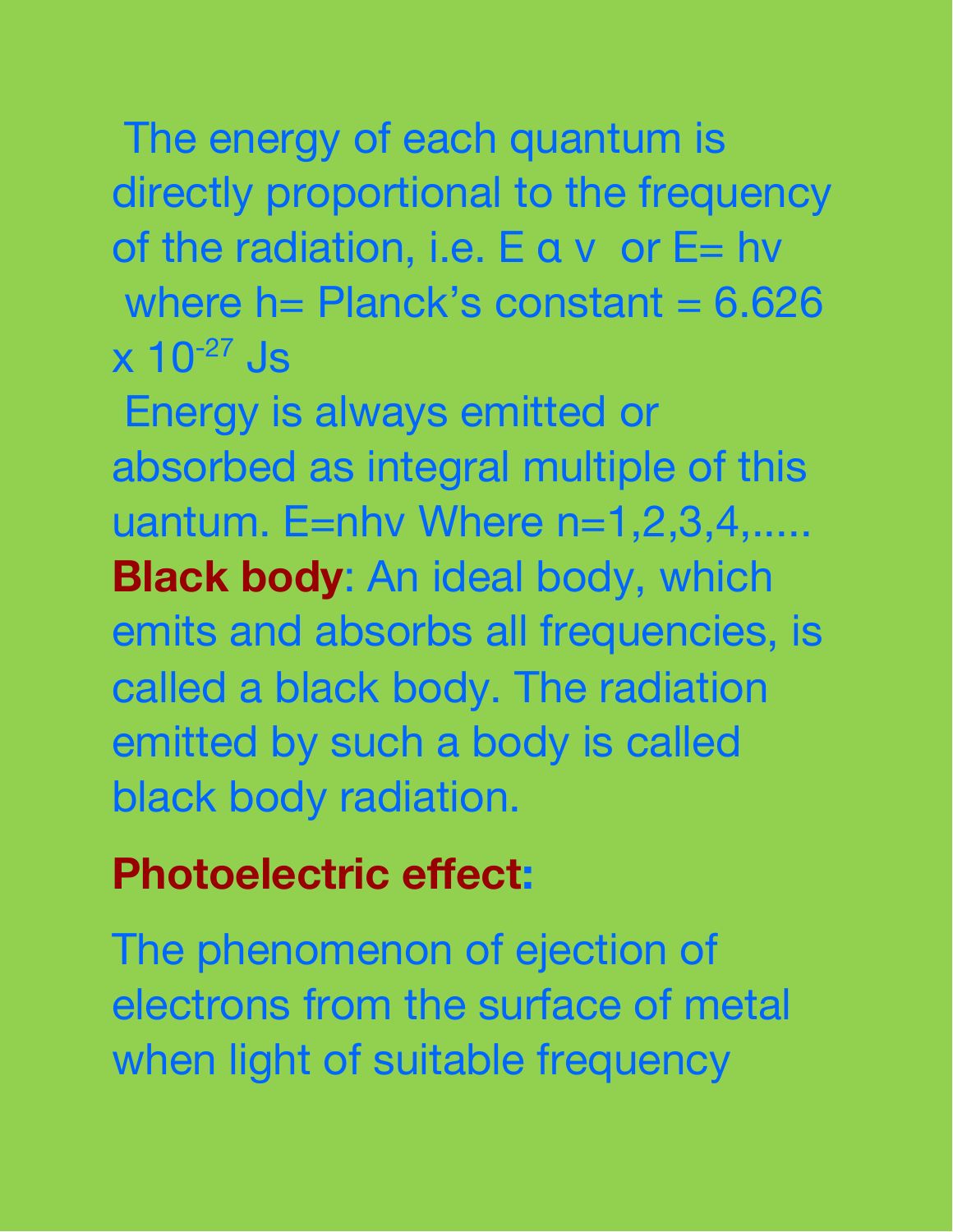strikes it is called photoelectric effect. The ejected electrons are called photoelectrons.

### **Experimental results observed for the experiment of Photoelectric effect-**

o When beam of light falls on a metal surface electrons are ejected immediately.

Number of electrons ejected is proportional to intensity or brightness of light

Threshold frequency ( $\mathsf{v}_0$ ): For each metal there is a characteristic minimum frequency below which photoelectric effect is not observed. This is called threshold frequency.